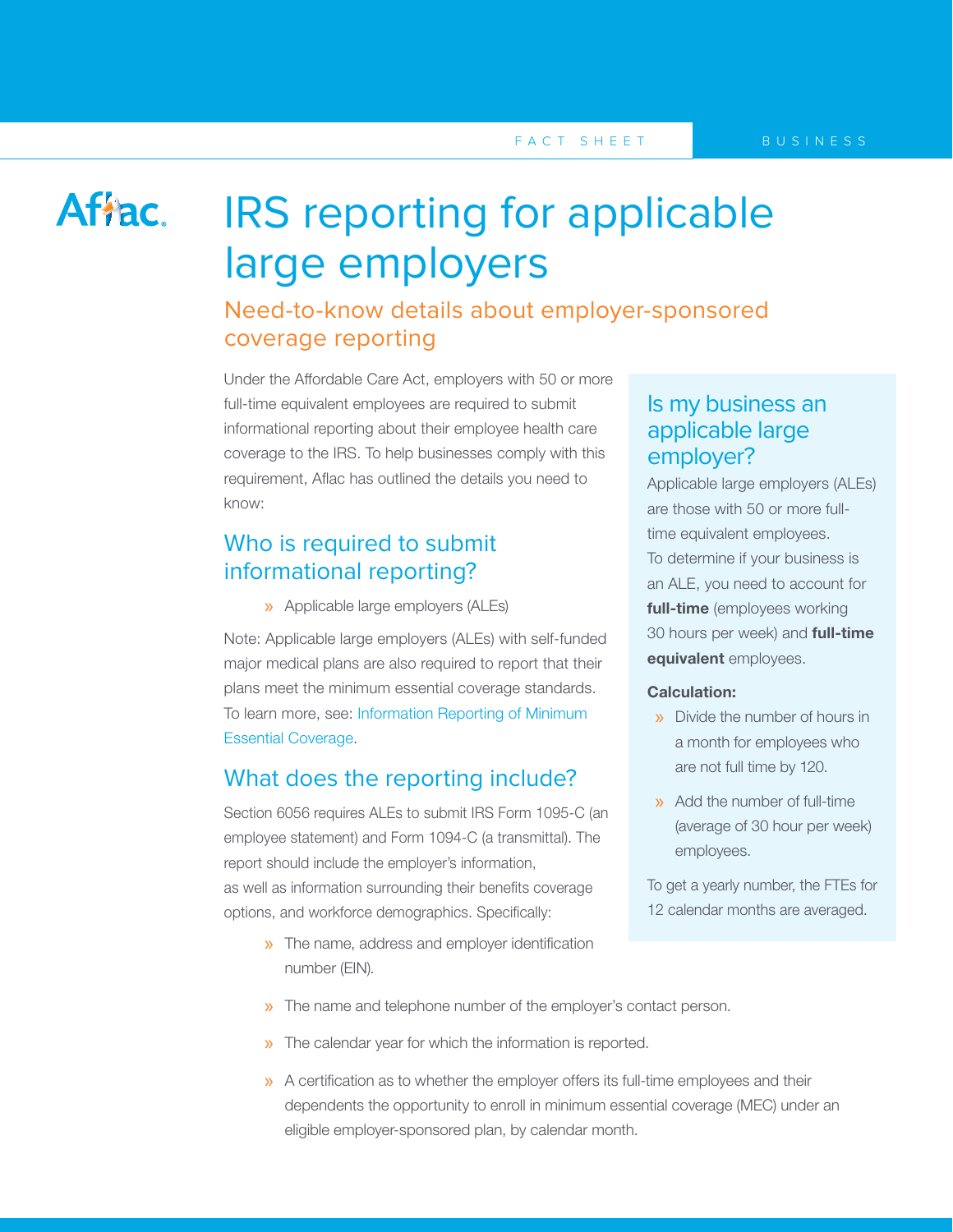- » The months during the calendar year for which MEC was available.
- » The number of full-time employees for each month during the calendar year.
- » Each full-time employee's share of the lowest-cost monthly premium (self only) for coverage providing minimum value offered to that full-time employee under an eligible employer-sponsored plan, by calendar month.
- » The name, address and taxpayer identification number (TIN) of each full-time employee during the calendar year and the months, if any, during which that employee (and any dependents) were covered under any such health benefits plans.
- » Other information the Department of Health and Human Services (HHS) may require.

The employer must also provide a written statement to the covered individual, which includes:

- » The name, address and employer identification number of the reporting employer.
- » The information for the individual that is shown on the return being filed.

## What is the deadline?

Similar to the applicable W-2 reporting deadline, statements should be provided annually to employees by Jan. 31. Forms must be provided to the IRS by Feb. 28 (March 31 if filed electronically) for the previous calendar year.

## How do I submit the report?

To satisfy the Section 6056 reporting requirements, ALEs are required to provide the IRS with Form 1094-C, which is the transmittal form, and Form 1095-C, which is the employee statement. A separate employee statement is required for each full-time employee, and a single transmittal may be used for all of the returns filed for the calendar year. Draft forms are expected to be available from the IRS as the reporting deadline approaches. Additionally, employers with 250 or more W-2s are required to submit the form electronically.

## Can a third-party organization file the report?

Yes, the law allows employers to use a third party to assist businesses with filing IRS reporting and providing statements to individuals insured by the health plan.

### Is there a penalty for noncompliance?

Currently, employers may face penalties for not filing informational reporting. However, the law explains that these fines may be waived for employers that do not file due to reasonable cause, or reduced for errors that are corrected in a timely manner that are not due to reasonable cause.